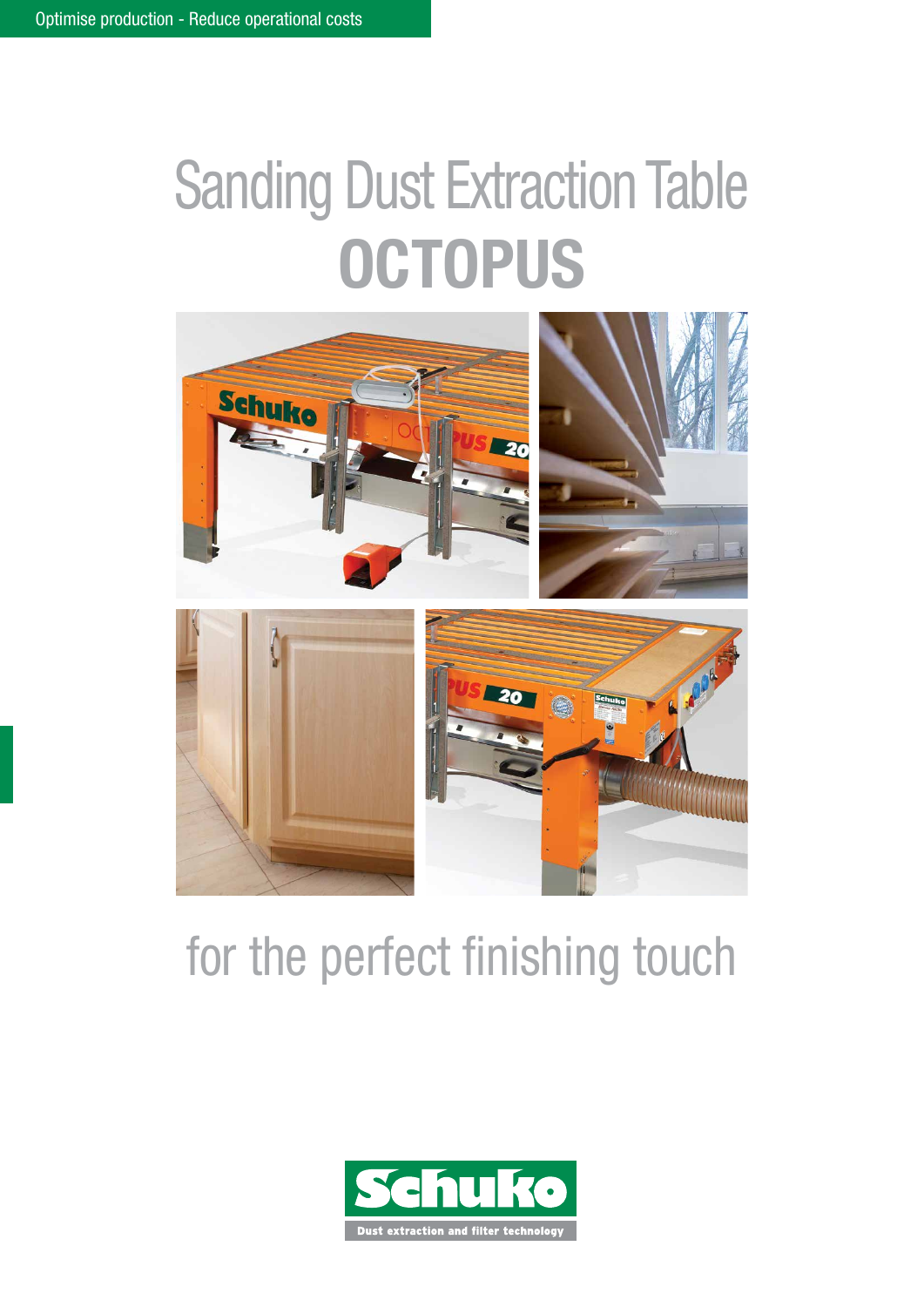

#### The OCTOPUS - for connection to an existing extraction system

#### Abrasive dust extraction tables in 3 sizes

From the small, space saver - the OCTOPUS 10 with a surface area of only 1.3 m, through to the OCTOPUS 20 and up to the OCTOPUS 30 with a 3.3 m working surface. These sanding tables for work of all sizes can offer many advantages to ensure high-quality work.

A motorized gate valve can be installed on the work table so that the OCTOPUS can be directly connected to an existing extraction system.

The switch for this gate valve is built into the control panel. When this switch is pressed, the gate valve opens automatically. Therefore, this connection will automatically start the extraction fan.

OCTOPUS abrasive dust extraction tables are built according to the standards of Wood Professional and Trade Association (TRK-value  $\leq$  2 mg / m<sup>3</sup>). They are most ideal for manual sanding work.



#### Technical Data

| Schuko sanding tables OCTOPUS 10 / 20 / 30 |                |                                         |                                           |                                      |                                              |                                   |                |  |
|--------------------------------------------|----------------|-----------------------------------------|-------------------------------------------|--------------------------------------|----------------------------------------------|-----------------------------------|----------------|--|
| Type<br><b>OCTOPUS</b>                     | Item<br>Number | <b>Extraction</b><br>conneciton<br>(mm) | Required<br>volume flow<br>rate $(m^3/h)$ | Required<br>negativ<br>pressure (Pa) | Table<br>length<br>" $A^{\prime\prime}$ (mm) | Maximum<br>Noise level<br>(db[A]) | Weight<br>(kg) |  |
| 10                                         | 534 100        | 140                                     | 1,219                                     | 600                                  | 1,280                                        | 63                                | 120            |  |
| 20                                         | 534 200        | 160                                     | 1,592                                     | 600                                  | 2,280                                        | 63                                | 160            |  |
| 30                                         | 534 300        | 200                                     | 2,487                                     | 600                                  | 3,280                                        | 63                                | 200            |  |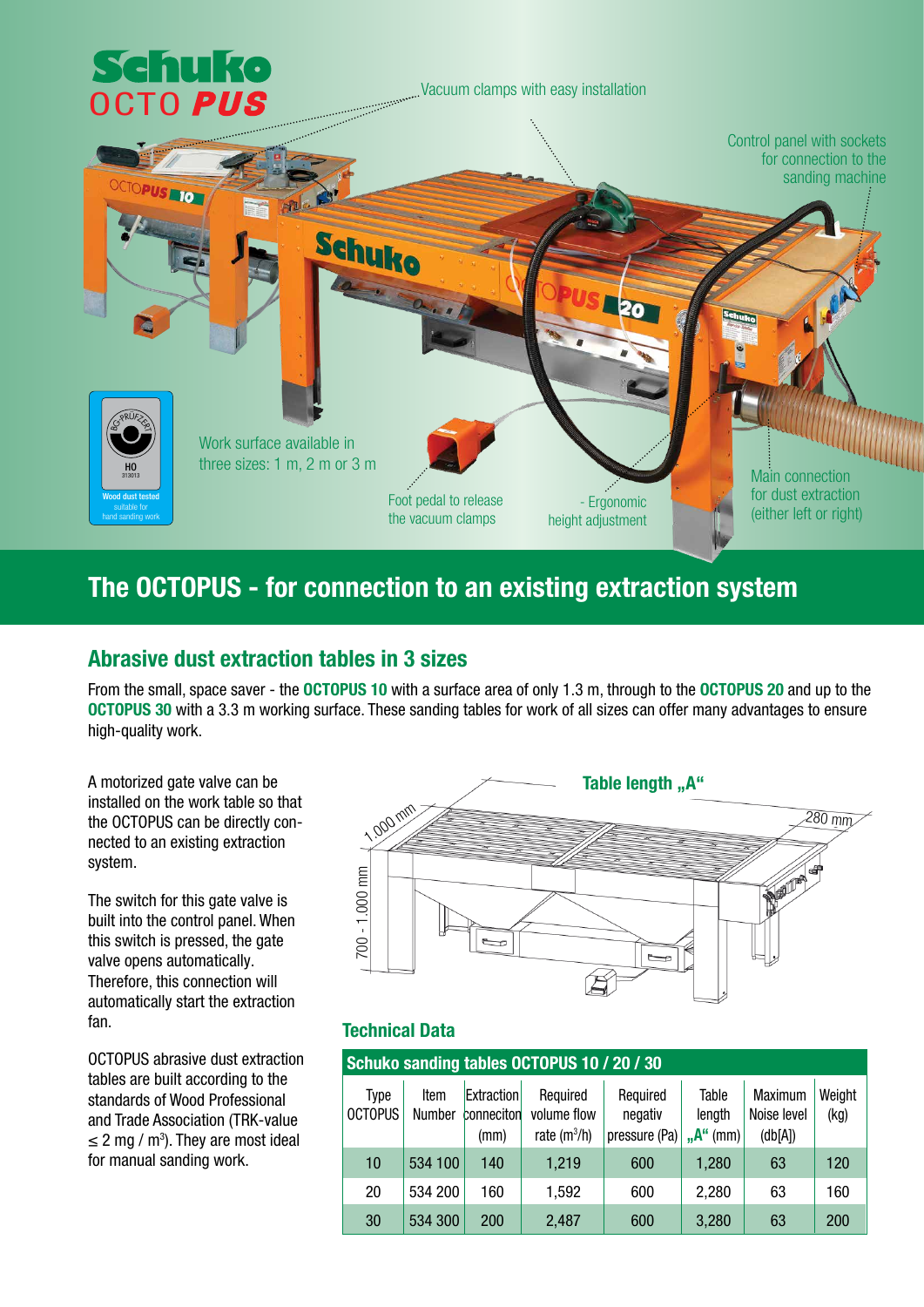## Dust-free and clean working environments



#### User-friendly and reliable

#### Accessories:



Mechanical height adjustment Item No.: 534 400 (Hand crank operation)



#### Motorised height adjustment Item No.: 534 500 Consisting of an electric motor operated hydraulic system with a switch to move the table surface up and down.



#### Driving device

Item No.: 533 400 For sanding dust extraction tables technically faultless and tested



#### Vacuum Clamping Device

Item No.: 534 600 Consisting of a pneumatic vacuum generator with a filter, 2 suction pads 100 x 300mm, 2 connections a with shut-down device.

| Suction power:                                                  | $4 \text{ m}^3/h$ |
|-----------------------------------------------------------------|-------------------|
| Required air pressure:                                          | $4-6$ bar         |
| Air consumption at 4 bar:                                       | ca. 48 NL/min.    |
| <b>Retention force:</b><br>- Horizontal use:<br>- Vertical use: | 75 kg<br>37 kg    |
|                                                                 |                   |

#### The advantages at a glance:

- $\boxtimes$  Compact, space-saving design for comfortable working on all sides of the table, even in a sitting position.
- $\boxtimes$  Deposit area of 280 x 1000 mm, for example for power tools.
- $\boxtimes$  The sturdy table surface is constructed of trapezoidal pressed sheet steel and is equipped with dust extraction openings.
- $\boxtimes$  Improved health protection through optimal dust collection.
- $\boxtimes$  The work surfaces are already coated with special felt.
- $\boxtimes$  On the table, there is an integrated control and connection panel with a lockable main switch and 2 sockets for connection to work tools. This is a very space-saving arrangement.
- $\boxtimes$  User-friendly with fold-out supports.
- $\boxtimes$  An individual height adjustment of the working area of 700 to 1,000 mm is optional.
- $\boxtimes$  The table is designed to hold a load of max. 150 kg.
- $\boxtimes$  Additional vacuum clamps are available to keep pieces of work sturdy and safe.